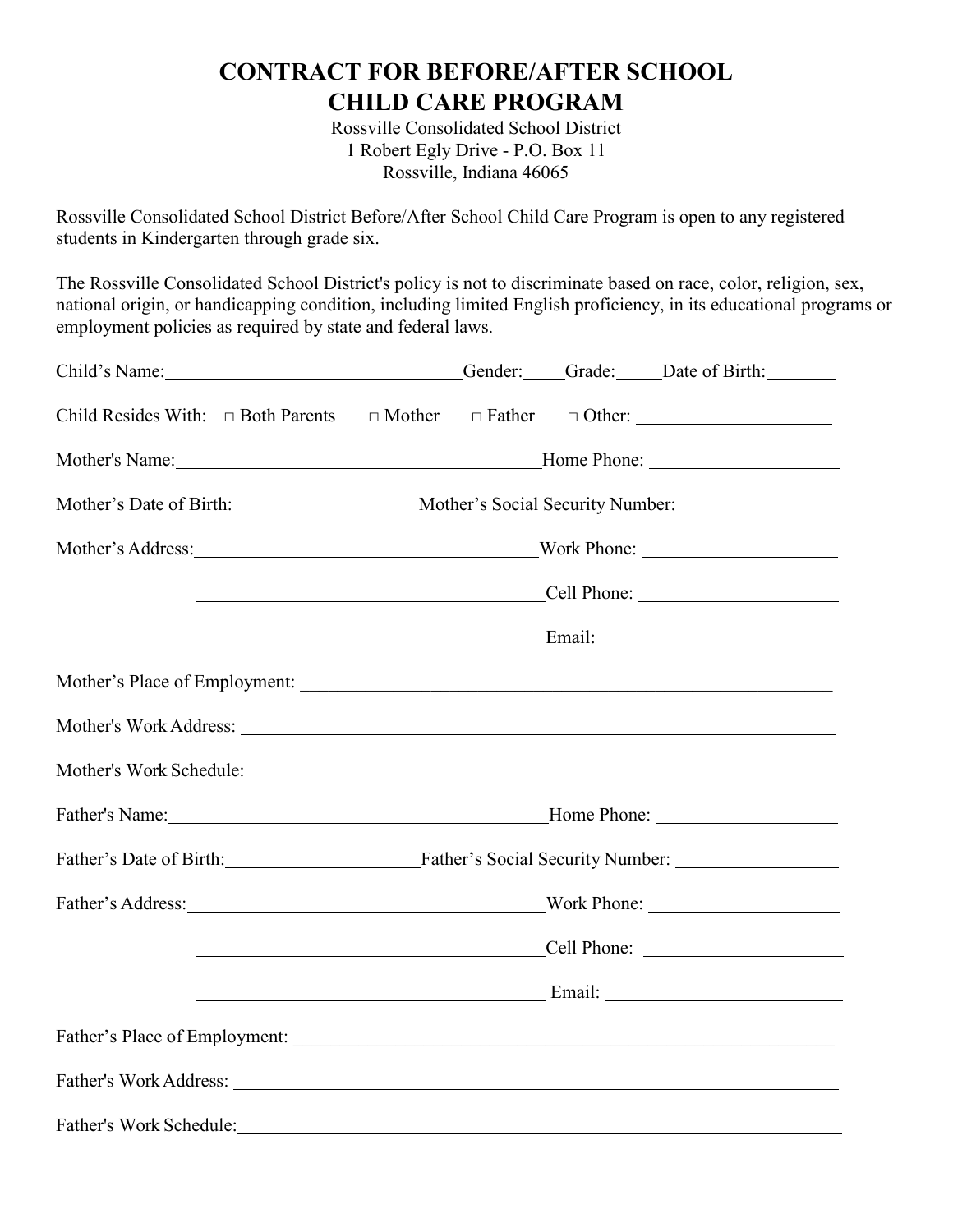I (We) further elect the following program(s) for our child: (check all that apply) Before Care After Care Before & After Care Drop-in Care

Additional Drop-in Care: 2-Hour Delay Early Dismissals (Please call ahead of time to make sure there is room available for drop-in care on the day needed.)

Time child will be dropped off:

Time child will be picked up:

### **BEFORE/AFTER SCHOOL CHILD CARE PROGRAM DESCRIPTION & FEES**

### BEFORE CARE

\* Before Care is offered from 6:30 a.m. until 7:45 a.m. Parents may drop off children at Rossville Elementary School by entering door E2 between the times previously stated. The building doors will be locked throughout the school day. Therefore, parents/guardians will need to use a keycard to enter the building to drop-off their children in the morning or for afternoon pick-up. The school district will supply one electronic key to the parent/guardian. An additional key will be offered for a \$5.00 charge. Furthermore, the parent/guardian will be charged \$5.00 for a lost/stolen key. Parents/guardians are asked to notify the school immediately if a key is lost or stolen. No meal service will be provided at the Before Care program. However, children may participate in Rossville School's breakfast program at 7:55 a.m. If your child is enrolled in the Before Care program, your child is eligible for care during a two-hour delay. However, an additional fee of \$10.00 per day will be assessed for those days in which there is a two-hour delay and children stay beyond 7:45 a.m. to help defer the cost of additional operational hours. Breakfast service will be provided on two-hour delays to the children enrolled in the program. (Breakfast service is not offered to others on two-hour delays.) If school is canceled after a two-hour delay has been called, parents will need to pick up their children by 9:45 a.m. We will not be equipped to offer services beyond this time. Loss of utility services (electricity, water, etc.) may cause the program to close. Parents will be notified, and children will be released to authorized individuals in these emergencies.

Before Care Fees \* July 1, 2021, until altered \$25.00 per week \* Two-hour Delay Fee \$10.00 per Day of Occurrence

### AFTER CARE

After Care is offered from 3:00 p.m. until 6:00 p.m. Parents may pick-up children at Rossville Elementary School by entering door E2 between the times previously stated. The building doors will be locked throughout the school day. Therefore, parents/guardians will need to use a keycard to enter the building to drop-off their children in the morning or for afternoon pick-up. The school district will supply one electronic key to the parent/guardian. An additional key will be offered for a \$5.00 charge. Furthermore, the parent/guardian will be charged \$5.00 for a lost/stolen key. Parents/guardians are asked to notify the school immediately if a key is lost or stolen. Parents must pick up their child (ren) by 6:00 p.m. If a parent picks up a child late, they will be assessed a fee of \$5.00 for every five minutes they are late after 6:00 p.m. During After Care, homework help is provided as well as a snack. If your child is enrolled in the After Care program, your child is eligible for care during an early dismissal. However, an additional fee of \$10.00 per day will be assessed for those days in which there is an early dismissal of one hour or greater to help defer the cost of additional operational hours. Loss of utility services (electricity, water, etc.) or severe weather may cause the program to close. (Early dismissal is often determined by the District's ability to transport a student home on school buses safely.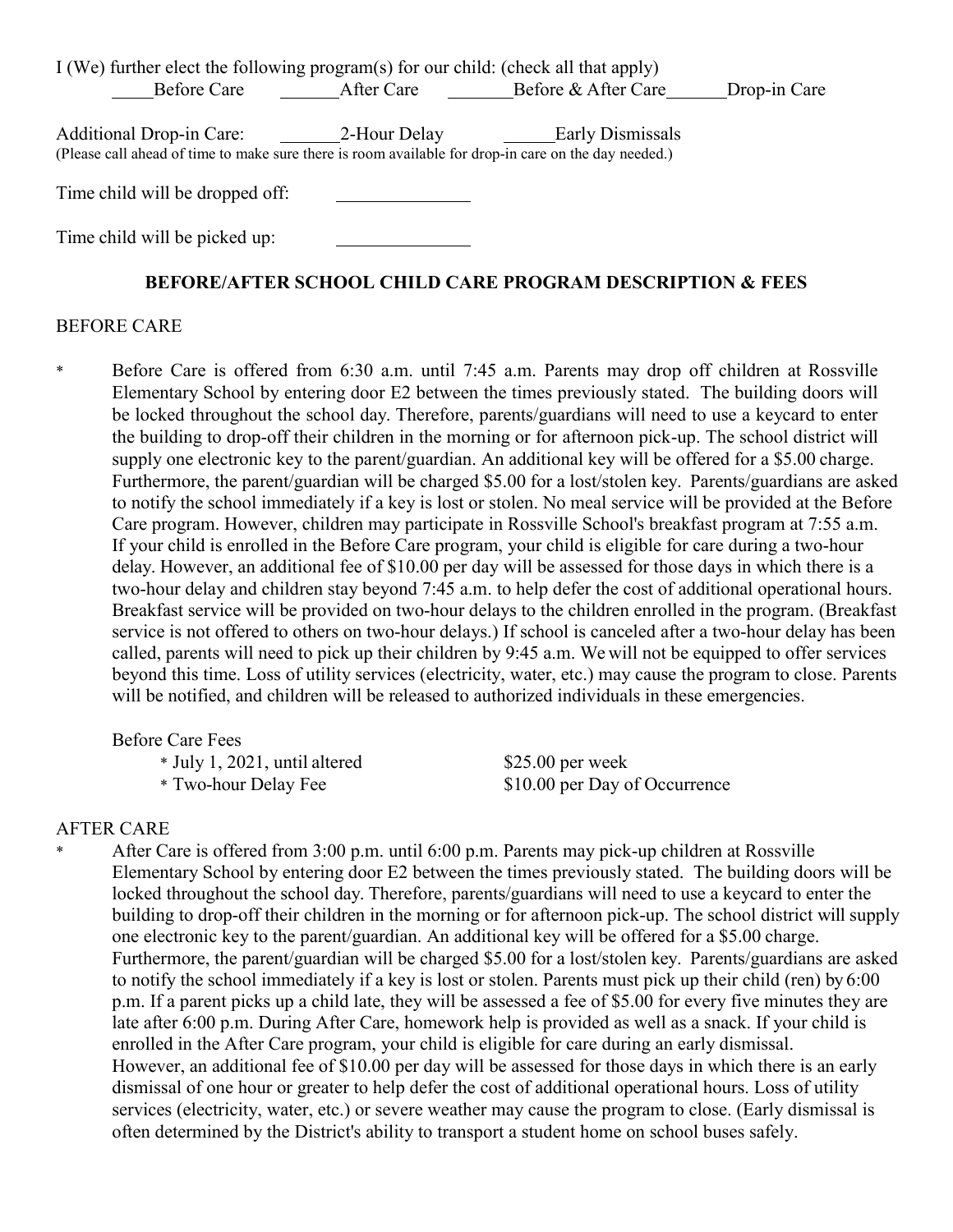While there have been instances the Superintendent has ordered all employees to leave the building, and the building has been virtually shut down, this is a rare occurrence. The safety of the children and staff members will determine if the After Care program can remain operational during severe weather. In most cases, it will be operational.) Parents will be notified, and children will be released to authorized individuals in these emergencies.

### After Care Fees

- \* July 1, 2021, or until altered \$50.00 per week
- \* Failure to Pick-up Child by 6:00 p.m. \$5.00 per five minutes late
- \* Early Dismissal of One Hour or More \$10.00 per Day of Occurrence

### BEFORE AND AFTER CARE

Before Care is offered from 6:30 a.m. until 7:55 a.m. Parents may drop off and pick up children at Rossville Elementary School by entering door W2 between the times previously stated. The building doors will be locked throughout the school day. Therefore, parents/guardians will need to use a keycard to enter the building to drop-off their children in the morning or for afternoon pick-up. The school district will supply one electronic key to the parent/guardian. An additional key will be offered for a \$5.00 charge. Furthermore, the parent/guardian will be charged \$5.00 for a lost/stolen key. Parents/guardians are asked to notify the school immediately if a key is lost or stolen. No meal service will be provided at the Before Care program. However, children may participate in Rossville School's breakfast program at 7:55 a.m. After Care starts at 3:00 p.m. and runs until 6:00 p.m. If a parent picks up a child late, they will be assessed a fee of \$5.00 for every five minutes they are late after 6:00 p.m. During After Care, homework help is provided as well as a snack. A Before & After Care child is eligible for care during a two-hour delay and early dismissal from school. However, an additional fee of \$10.00 per day will be assessed for those days in which there is a delay or early dismissal occurs at the school to help defer the cost of additional operational hours. Breakfast service will be available on two-hour delays to the children enrolled in the program. If school is canceled after a two-hour delay has been called, parents will need to pick up their children by 9:45 a.m. We will not be equipped to offer services beyond this time. Loss of utility services (electricity, water, etc.) may cause the program to close. (Early dismissal is often determined on the District's ability to transport the students home on school buses safely. While there have been instances the Superintendent has ordered all employees to leave the building, and the building has been virtually shut down, this is a rare occurrence. The safety of the children and staff members will determine if the After Care program can remain operational during severe weather. In most cases, it will be operational.) Parents will be notified, and children will be released to authorized individuals in these emergencies.

#### Before & After Care Fees

- 
- \* Failure to Pick-up Child by  $6:00$  p.m.
- \* Two-hour Delay or Early Dismissal Fee \$10.00 per Day of Occurrence

\* July 1, 2021, or until altered \$65.00 per week<br>\* Failure to Pick-up Child by 6:00 p.m. \$5.00 per five minutes late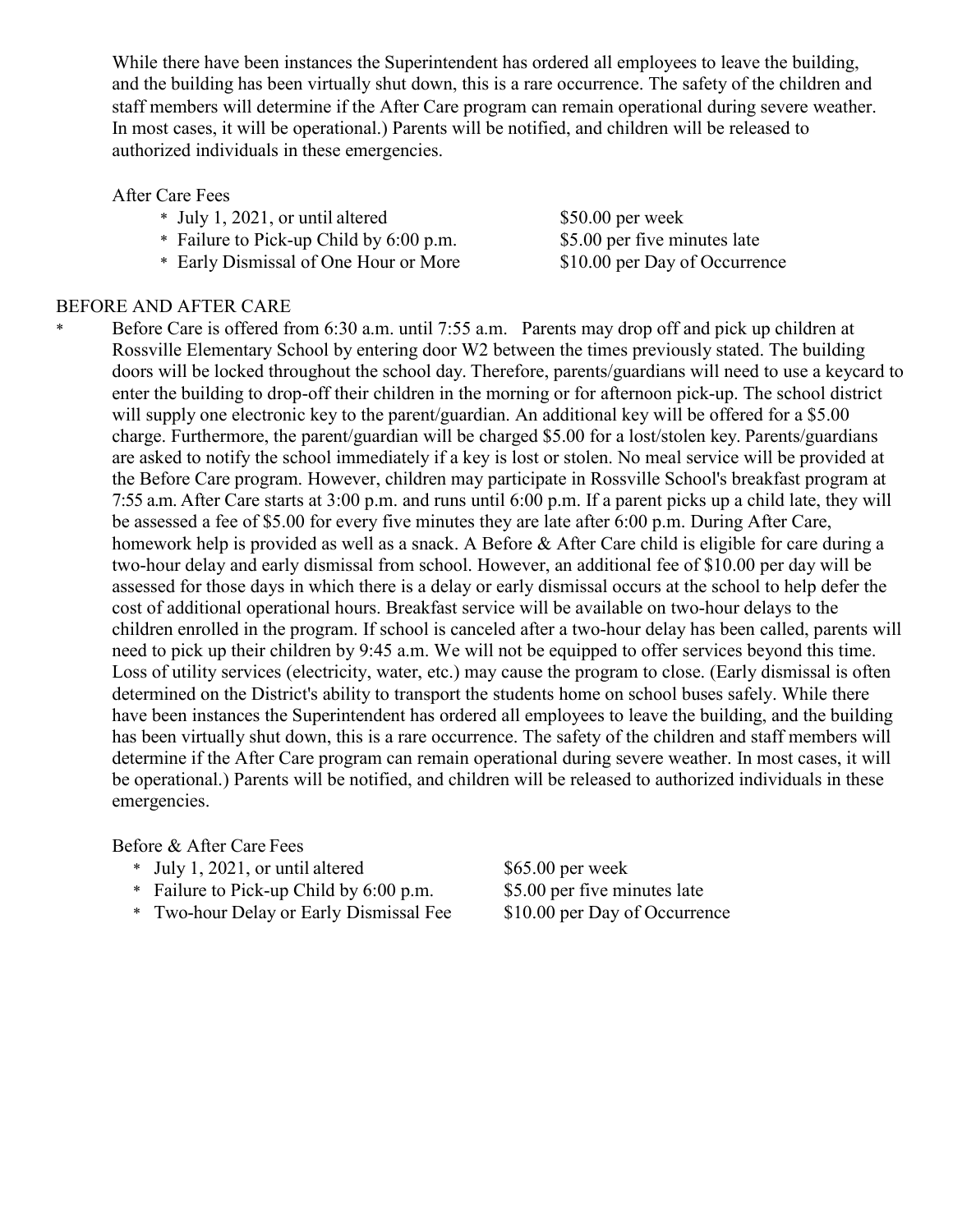### DROP-IN CARE

An enrolled child can use additional hours of care with prior approval and an additional fee. For example, your child is enrolled in Before Care throughout the school year, and you know upfront that on early dismissal days, they will need the After Care Program for those specific days, you can use the dropin care with the additional cost. Another example: Your child is enrolled in the After Care program throughout the school year, and you know upfront that on two-hour delays, they will also need Before Care program services for those specific days. You can use the drop-in care at an additional cost. Please call ahead of time before using drop-in care to make sure that there is space for your child to attend.

Drop-in Care

• July 1, 2021 or until altered \$ 10.00 per hour

# **PROGRAM ACTIVITIES**

There will be various activities available to your child while at the Before/After School Child Care Program. Puzzles, games, drawing materials, cards, blocks, Legos, balls, jump ropes, and other appropriate items will be available daily. There will be opportunities to play outside on the playground (weather permitting) and occasionally in the multi-purpose room. The children may be offered the chance to watch movies with parent permission. Movies may be brought in from home and must be rated G or P.G.

# **BEHAVIOR MANAGEMENT**

Discipline at the Before/After School Care program is based on understanding the individual child's needs and developmental stages. Our goal is to develop self-discipline, responsibility for self, and respect for others. It is based on positive reinforcement, reasonable expectations, logical consequences, distraction and diversion, and, if necessary, supervised removal from the group for short periods. Physical punishment is never administered. If consistent behavior problems exist without the parent's help, childcare services will be terminated. We always try to work with parents to share ideas and help keep consistency between home and facility.

# **SIGNIFICANT OCCURRENCES OR PROBLEMS**

You will be notified of any significant occurrences or problems which affect your child, including exposure to communicable illnesses.

# **PAYMENT & OPERATION SCHEDULE**

Payment is due in advance on Monday of the current week when paying weekly; the first Monday in a two-week period when paying bi-weekly; or the first day of the month when paying monthly.

# **We agree to notify the Superintendent in writing two weeks in advance of withdrawing a child from the Before/After School Child Care Program. Full fees will be due for the full two weeks following the first notification of intent to withdraw a child, even if the child does not attend.**

The Rossville Consolidated School District Before/After Child Care Program will only be in operation on days when school is in session for students. Care will not be provided during summer break or school holidays.

Please notify the childcare program of any absences when possible, either in advance or the day of the absence.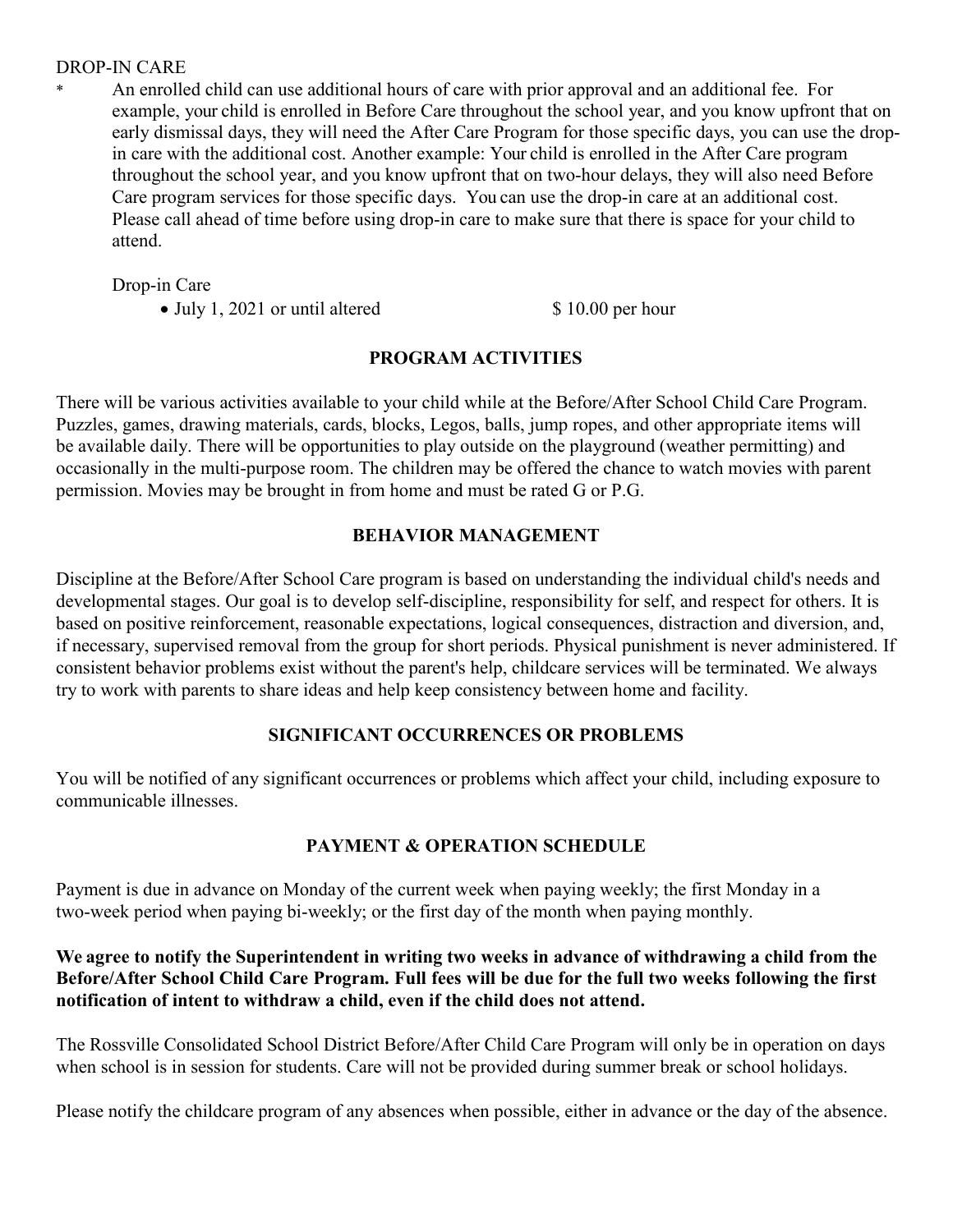If a parent picks up a child late, they will be assessed a fee of \$5.00 for every five minutes they are late after 6:00 p.m. If a parent fails to pick-up their child(ren) by 6:30 p.m., Child Protective Services will be contacted.

Payment may be made online through eFunds, by cash, or in the form of a check or money order made payable to Rossville Consolidated School District. Cash will be accepted during normal business hours (7:30 a.m. until 4:00 p.m. on school days) at the Superintendent's Office or during normal business hours (6:30 a.m.-7:55 a.m. and 3:00 p.m. -6:00 p.m.) at the Childcare Room.

If a check is returned to Rossville Consolidated School District for Before/After Child Care, for any reason, a \$35.00 processing fee is charged. If Rossville Consolidated School District receives two returned checks on your account, you will be required to pay in the form of cash or money order.

If the account is more than five days past due, the balance must be paid in full, or a \$10.00 weekly charge will be added to your balance. Arrangements can be made with the Superintendent for a payment plan for Rossville Consolidated School District to continue to provide Before/After School Child Care services.

The District reserves the right to change fees and services as necessary to maintain the program. Registered participants will be provided a fourteen-day notice of the new fee schedule through a posting at the care site.

# **A non-refundable application fee of \$50.00 for new enrollees shall be paid to Rossville Consolidated School District for consideration of your child's admission to the program.**

This agreement and all Before/After School Child Care services may be terminated at any time for any of the following:

- 1. Failure to pay fees as due.
- 2. Failure to conform to Rules and Regulations of the Rossville Consolidated School District.
- 3. Failure to conform to the hours of attendance agreed upon in this Contract.

I (We), the undersigned parent(s) with legal custody or legal guardianship of  $\overline{\phantom{a}}$ 

Contract for childcare services for said child and agree to pay to Rossville Consolidated School District child care fees in accordance with this agreement as approved by the Rossville Consolidated School District Board of Education.

Parent/Guardian(s):

Printed Name **Signature** Date **Date** Date **Date** 

Printed Name **Signature** Date **Date** Date **Date**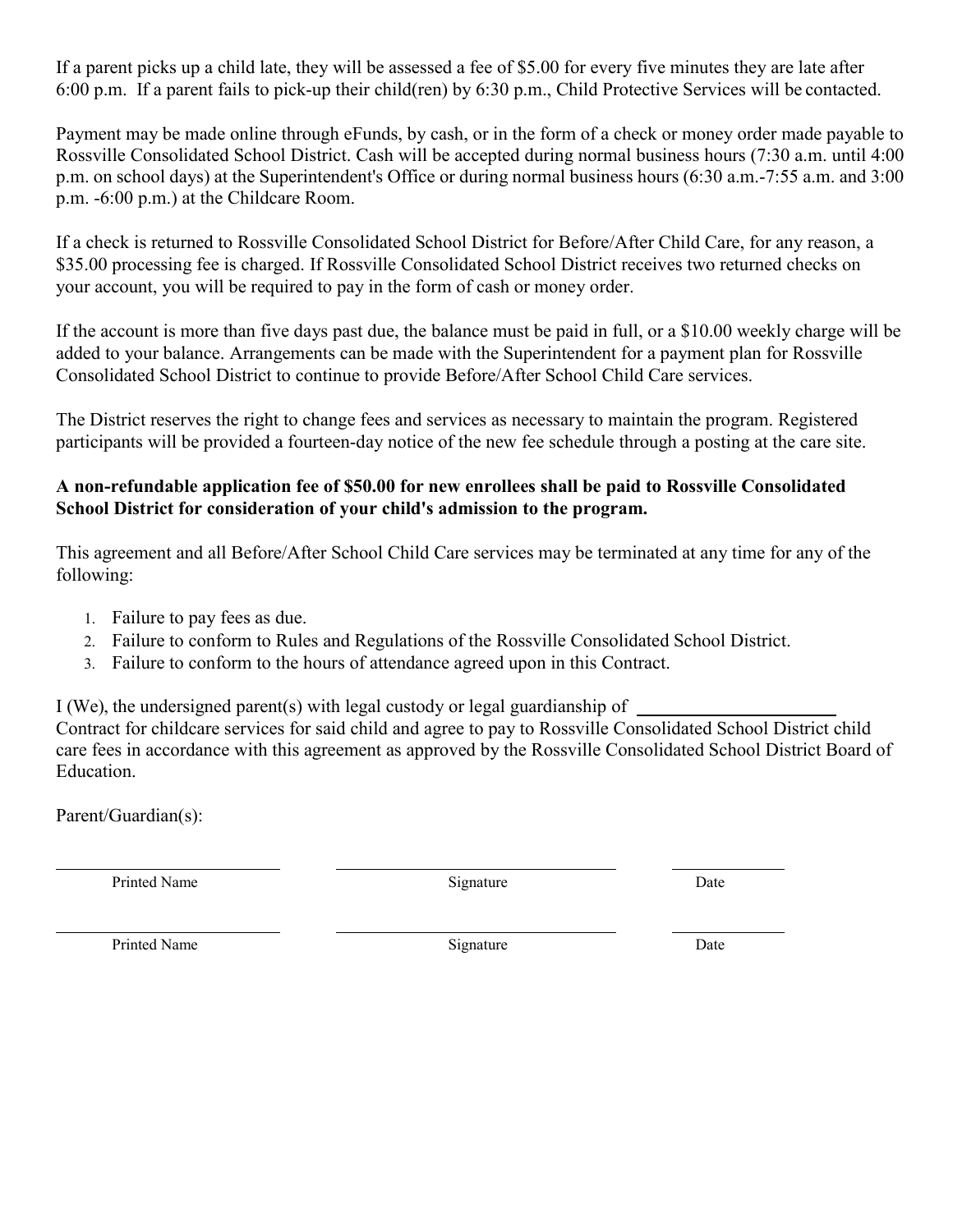# **Before/After School Child Care Program IDENTIFICATION & EMERGENCY INFORMATION**

(This Document Remains with the Child Care Program Staff for Emergency Contact Information)

| Child's Name                                | <b>Phone Number</b>                                |     |
|---------------------------------------------|----------------------------------------------------|-----|
| <b>Address</b>                              | Gender                                             |     |
|                                             | Date of Birth                                      | Age |
| Mother/Guardian                             | <b>Father/Guardian</b>                             |     |
| Mother's Emergency<br><b>Contact Number</b> | <b>Father's Emergency</b><br><b>Contact Number</b> |     |
| Email                                       | Email                                              |     |

| <b>Child's Physician</b>   | Child's Dentist   |  |
|----------------------------|-------------------|--|
| <b>Physician's Address</b> | Dentist's Address |  |
|                            |                   |  |
| Physician's Phone          | Dentist's Phone   |  |

Our family has health/medical insurance with :

| Preferred Hospital: New York Changes and September 2014. The September 2014 of the September 2014 of the September 2014 of the September 2014 of the September 2014 of the September 2014 of the September 2014 of the Septemb |  |
|--------------------------------------------------------------------------------------------------------------------------------------------------------------------------------------------------------------------------------|--|
| Allergies:                                                                                                                                                                                                                     |  |
|                                                                                                                                                                                                                                |  |
| Medical                                                                                                                                                                                                                        |  |
| Conditions:                                                                                                                                                                                                                    |  |
| Other information about the child that may be helpful:                                                                                                                                                                         |  |

#### **Emergency Medical Authorization:**

In case for accident, injury, or illness of serious nature, your child will be given emergency medical care. I agree, and by my signature give consent, that in case of accident, injury, or illness of a serious nature, my child will be given emergency medical care. I understand that I will be contacted immediately, or as soon as possible. Parents shall provide accurate information on the emergency contact form and provide the children's supervisor with changes when they occur.

Parent's Signature:

#### **Homework Policy:**

We will focus some time for homework assistance during the afternoon program. We expect children to participate, unless the parent/guardian does not want our help. Please check the appropriate homework contract line and explain to your child the decision.

Yes, I want my child to work on his/her homework at the Before/After School Program.

No, I do not want my child to work on his/her homework at the After School Care Program.